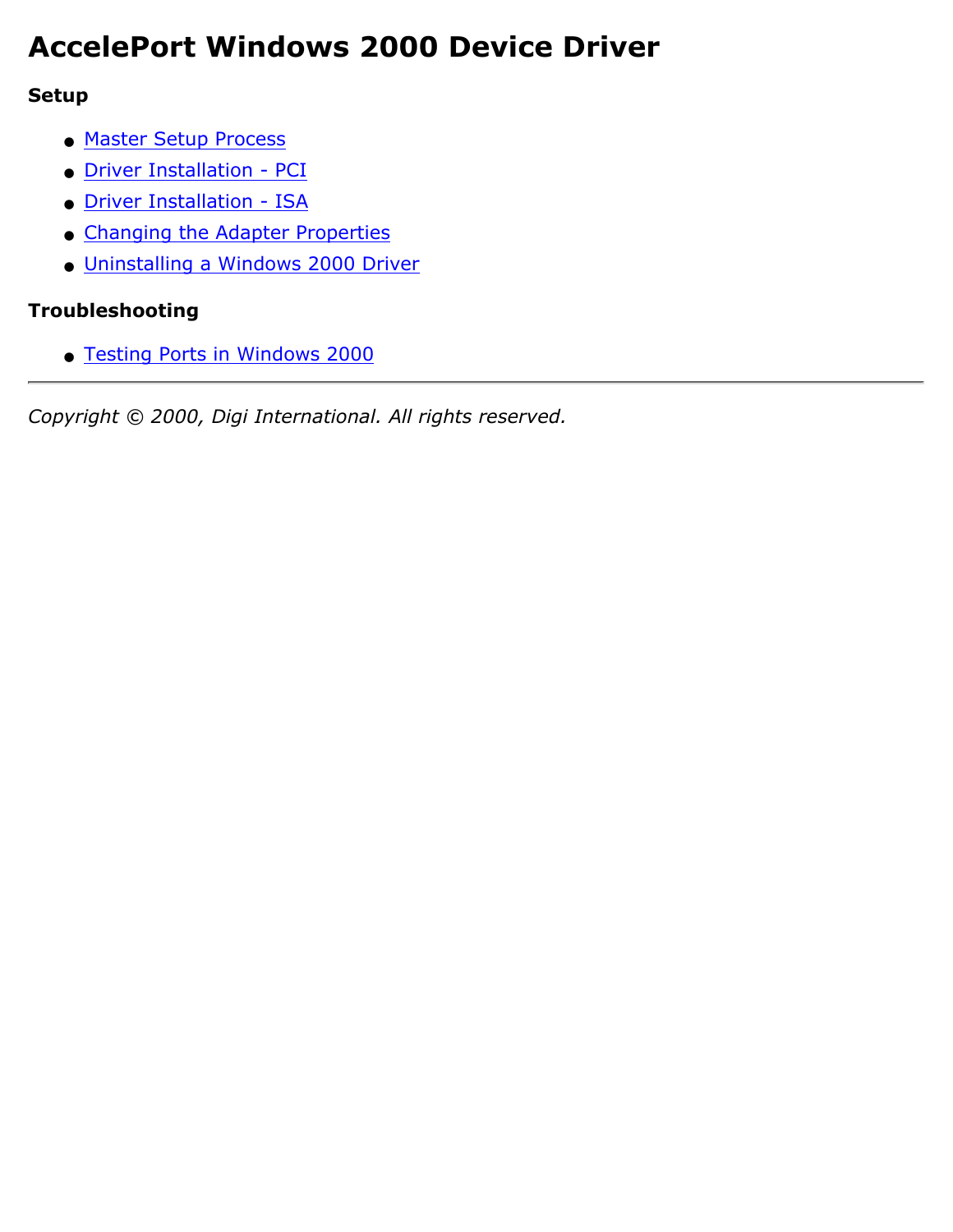# <span id="page-1-0"></span>**Master Setup Process**

This overview outlines the general procedure for installing and configuring the Windows 2000 device driver for AccelePort asynchronous adapters.

- 1. Install the adapter. See the appropriate hardware installation card for more information.
- 2. Install the Windows 2000 driver. See: [Driver Installation PCI](#page-2-0), or [Driver Installation -](#page-3-0) [ISA](#page-3-0).
- 3. Follow the prompts in the Add Hardware Wizard to install the driver.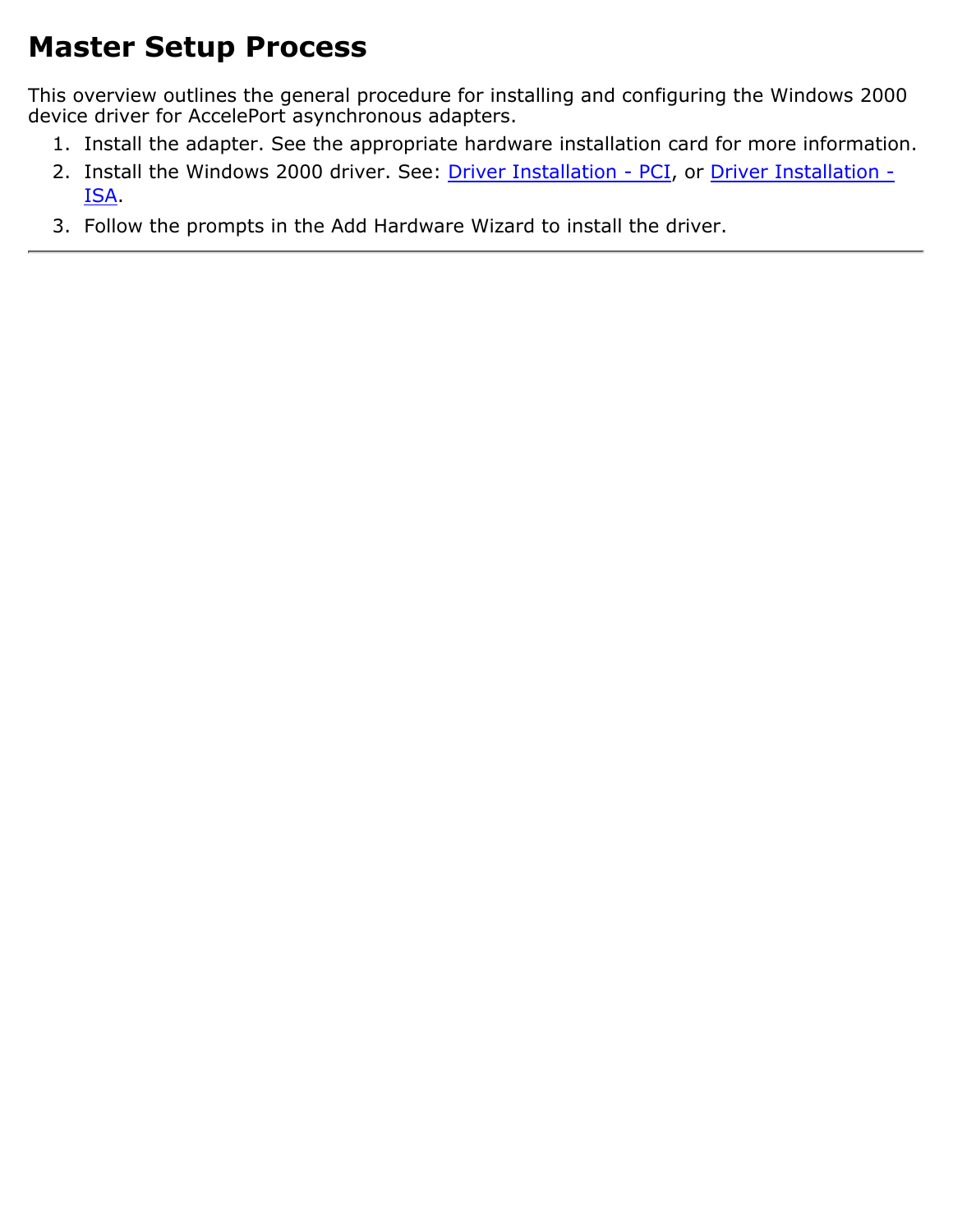## <span id="page-2-0"></span>**Driver Installation - PCI**

Use this procedure to install Windows 2000 device drivers for Digi PCI adapters.

**Note:** When you install multiple PCI adapters of the same type on a Windows system, it is sometimes difficult to determine which adapter you are configuring. To avoid confusion, you may wish to install and configure the adapters one at a time.

### **Procedure**

- 1. Install the adapter according to the instructions on the hardware installation card for that adapter.
- Turn on the computer and start Windows 2000. Windows will auto-detect the adapter 2. and search for the correct device driver.
- 3. If Windows cannot find a driver for the adapter, you will be asked for the location of the driver. If the driver is on a Digi-supplied CD, check the CD-ROM box. If you have downloaded the driver, enter the path to the folder into which you downloaded the driver.
- Depending on your adapter type, you may be asked to complete various configuration 4. wizards or dialogs. These wizards and dialogs are fully documented in context-sensitive help screens.
- 5. When the installation is complete, the device is ready to use. There is no need to restart Windows.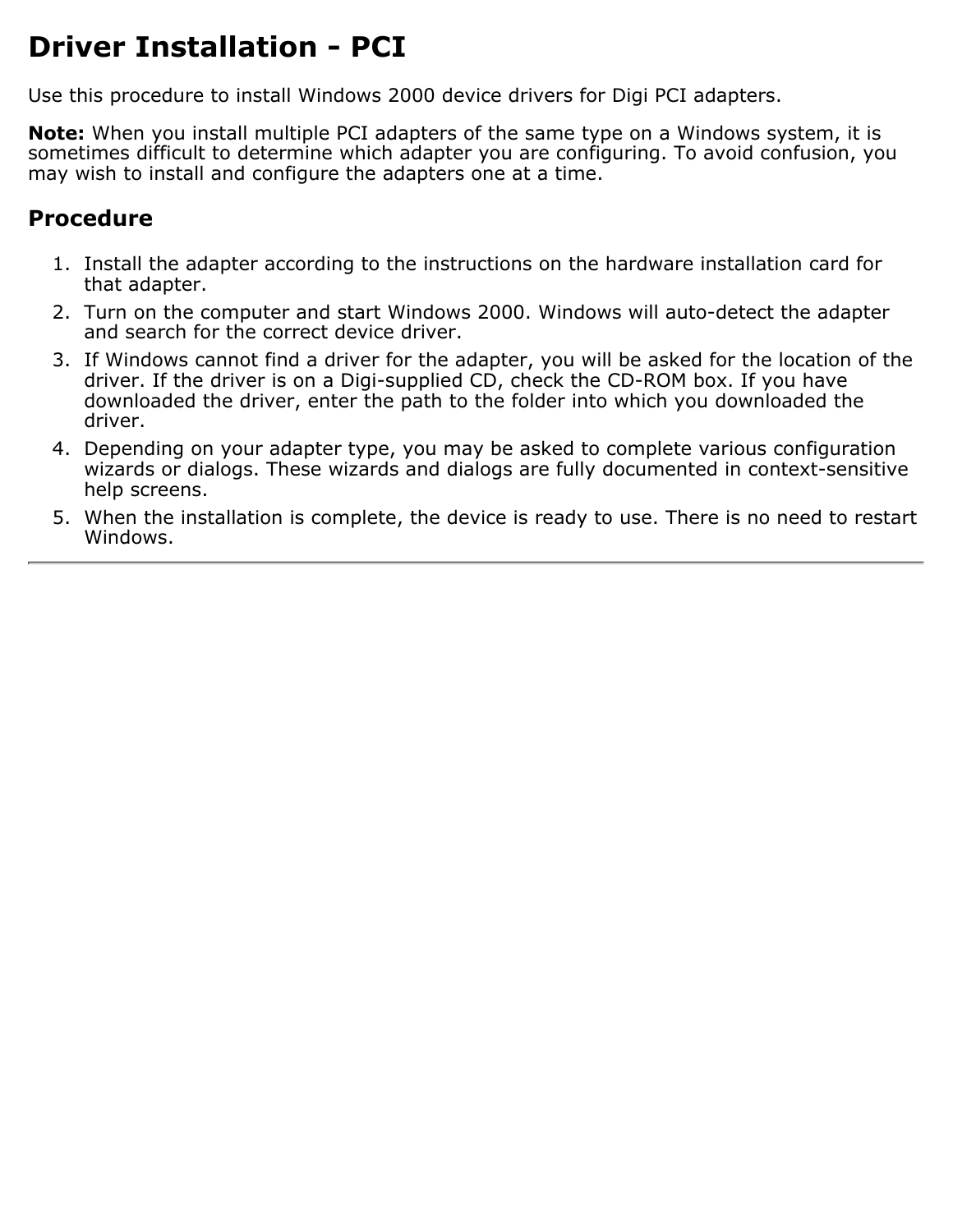## <span id="page-3-0"></span>**Driver Installation - ISA**

Use this procedure to install Windows 2000 device drivers for Digi ISA adapters. If your adapter is a PCI adapter, see [Driver Installation - PCI.](#page-2-0)

## **Prerequisite**

Before doing this procedure, make sure that:

- You have already physically installed the adapter in your computer according to the instructions on the hardware installation card for that adapter.
- You have written down the I/O address for each adapter (as set on the adapter's DIP switches).

## **Procedure**

- 1. From the Start menu, choose Settings > Control Panel > Add/Remove Hardware > Next.
- 2. Choose Add/Troubleshoot a device > Add a new device.
- 3. When asked if you want Windows to search for new hardware, choose No > Next.
- 4. From the displayed list, and according to your adapter type, choose one of the following:
	- ❍ Multi-port serial adapters (for AccelePort asynchronous adapters)
	- ❍ Network adapters (for DataFire synchronous adapters)
- 5. From the Manufacturers pane, choose Digi International.
- 6. From the Models pane, choose your adapter.

If your adapter does not appear in the Models pane, or if you wish to install a newer driver than the one already in the operating system, choose Have disk and enter the path of the folder containing the drivers for your adapter (this will be either a Digi-supplied CD-ROM, or a folder into which you have downloaded the driver files).

- 7. You will now see the Start Hardware Installation dialog. Choose Next to continue.
- 8. If your adapter is a C/X, EPC/X or Xem host adapter, the Adapter Configuration Wizard will now appear. Use this wizard to add concentrators, PORTS and/or modem modules to your configuration. If your adapter is not a C/X, EPC/X or Xem host adapter, skip this step.
- 9. If your adapter is an AccelePort adapter, you will now see the Ports Configuration dialog. Use this dialog to configure individual port properties and to rename ports.

**Note:** when renaming ports, only the number can be changed; the prefix will always be COM. If your adapter is a DataFire synchronous adapter, skip this step.

10. You will now see the Completing the Add/Remove Hardware Wizard. If you left the adapter's DIP switch settings in the factory default position, choose Finish to complete the wizard.

If you changed the DIP switches, do the following:

- 1. Choose Resources > Set Configuration Manually.
- 2. Choose Input/Output Range > Change Setting.
- 3. Choose the Input/Output Range that corresponds to your DIP switch settings > OK  $>$  OK.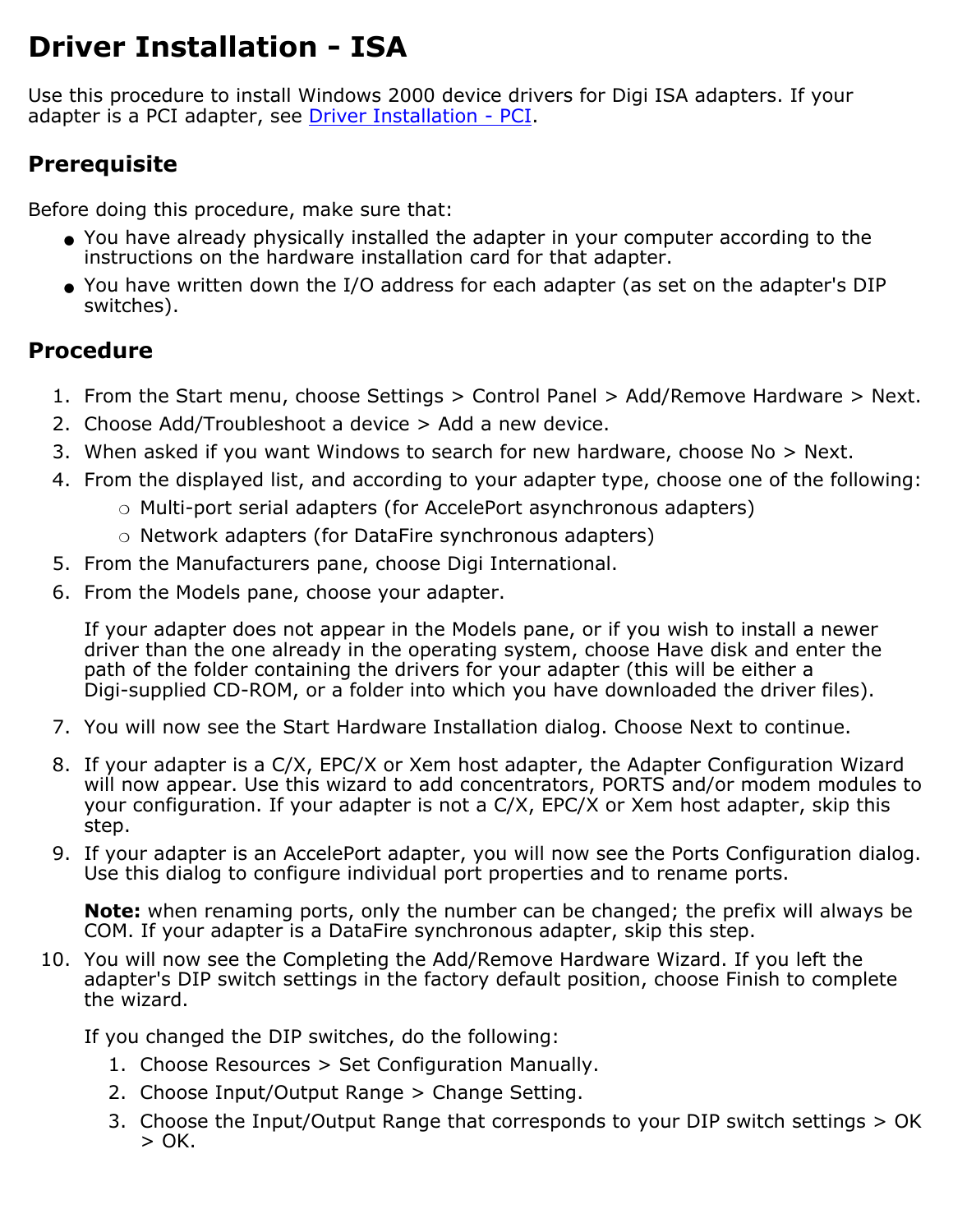- 11. Choose Finish to complete the Add/Remove Hardware wizard.
- If you changed the hardware resources from the default settings, restart your computer to complete the installation and activate the driver. 12.

If you left the hardware resources at their default values, the driver is ready to use without restarting the computer.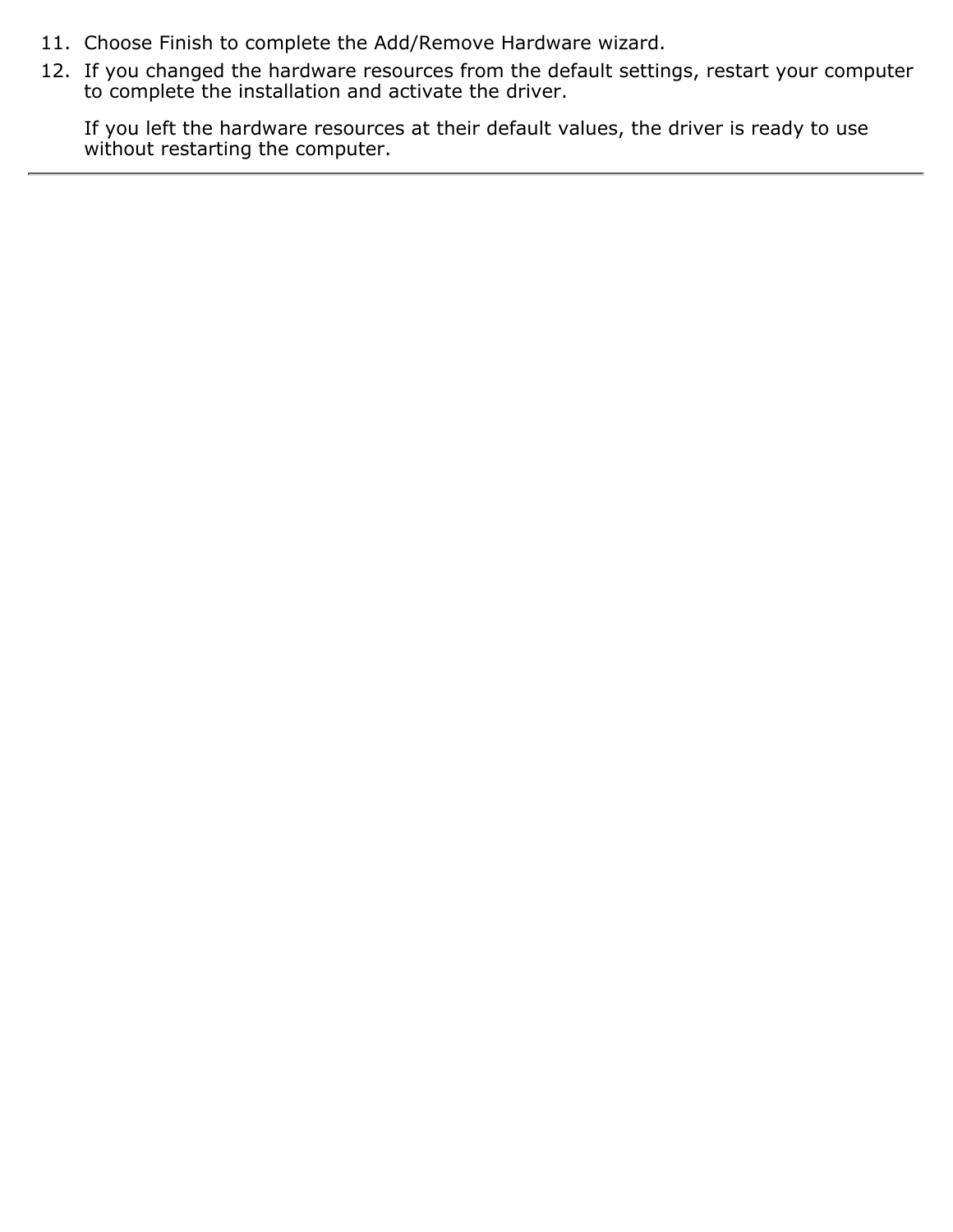# <span id="page-5-0"></span>**Changing the Adapter Properties**

Use this procedure to change the configuration of an installed adapter.

### **Procedure**

- 1. From the Start menu, choose Settings > Control Panel > System > Hardware > Device Manager.
- 2. From the displayed list, choose one of the following, according to your adapter type:
	- ❍ Multi-port serial adapters (for AccelePort asynchronous or RAS adapters)
	- ❍ Network adapters (for DataFire synchronous or RAS adapters)
- 3. Choose the Digi adapter you wish to configure.
- 4. From the Action menu, choose Properties.
- 5. Configure the adapter as necessary.
- 6. If you changed the hardware resources from the default settings, restart your computer to complete the configuration.

If you left the hardware resources at their default values, the adapter is ready to use without restarting the computer.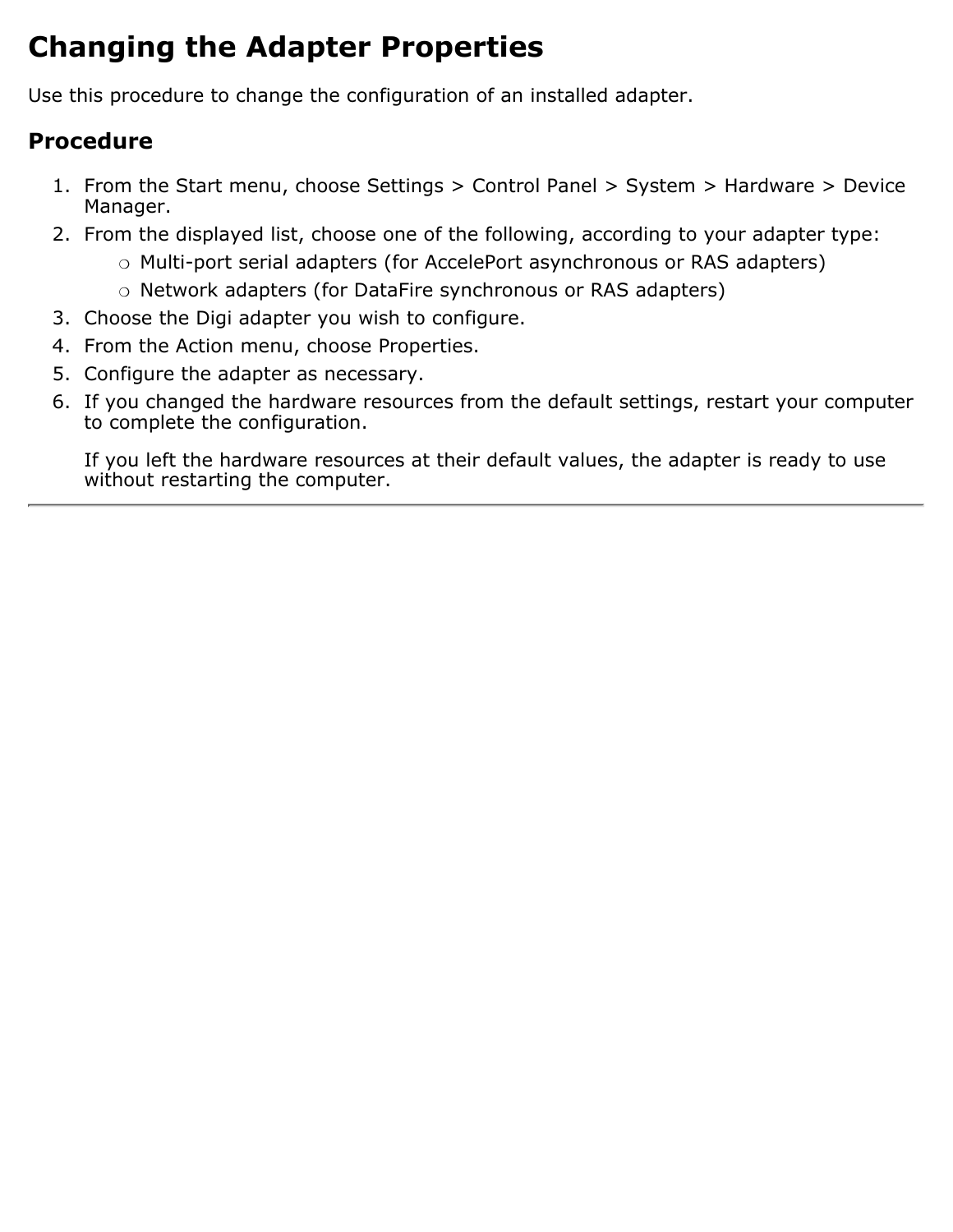## <span id="page-6-0"></span>**Uninstalling a Windows 2000 Driver**

Use this procedure to uninstall a Windows 2000 driver.

### **Procedure**

- 1. From the Start menu, choose Settings > Control Panel > Add/Remove Hardware > Next.
- 2. Choose Uninstall/Unplug a device > Next.
- 3. Choose Uninstall a device > Next.
- 4. Choose the device you wish to uninstall  $>$  Next  $>$  Yes  $>$  Next  $>$  Finish.

**Note:** To prevent the driver from being automatically reinstalled when you restart Windows, shut down Windows, turn off the computer and remove the adapter. If you wish to disable the driver without physically removing the adapter, choose Unplug a device in Step 3.